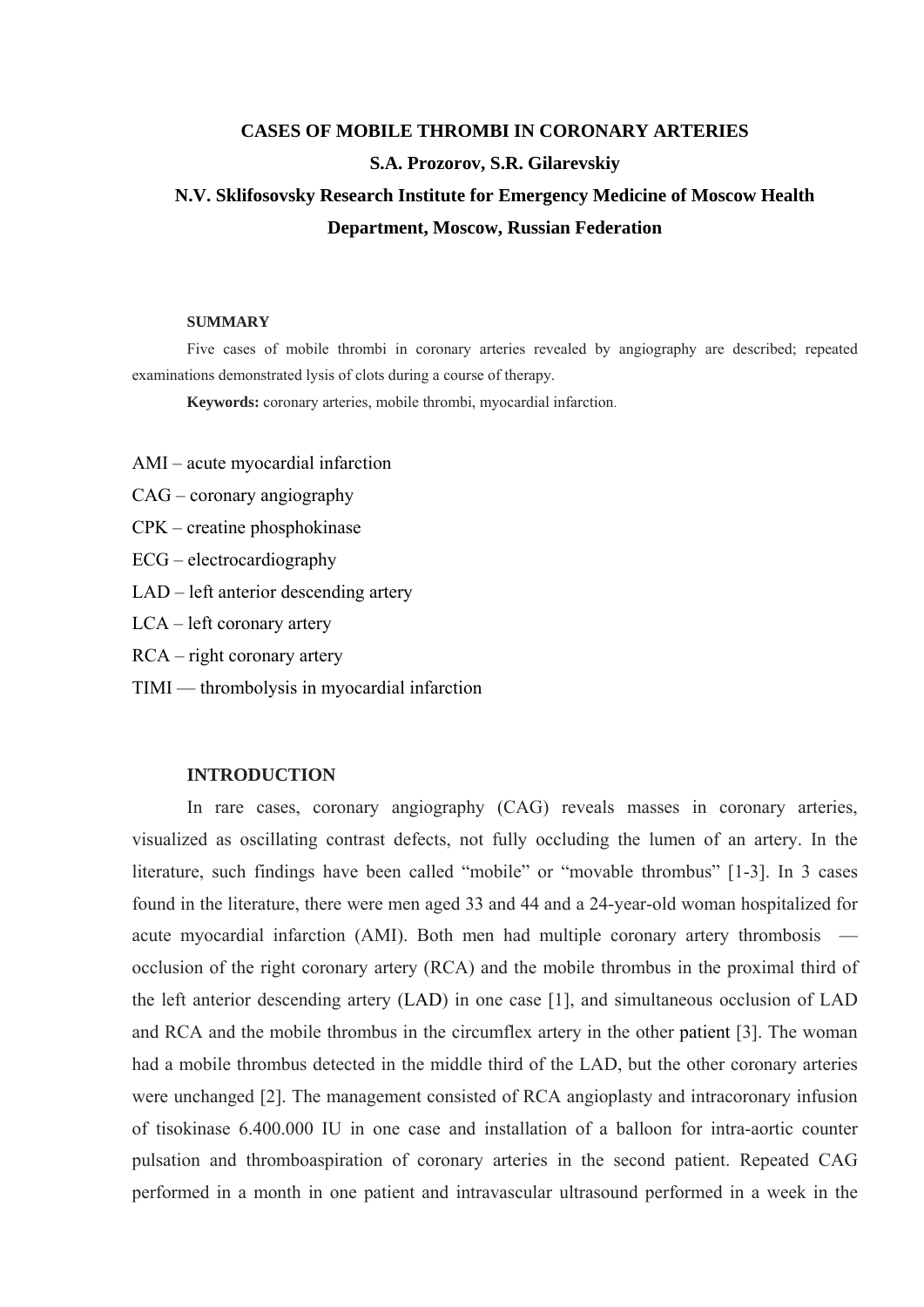second patient showed a good treatment effect. The young woman underwent intracoronary thrombolysis with a good effect too.

Five hundred one thousand CAG procedures performed in N.V. Sklifosovsky Institute in 2009 — 2011 revealed mobile clots in the coronary arteries in 5 patients (0.01%): 4 men and 1 woman aged 32 to 73 years. CAG was performed within 24—48 hours after hospitalization in 3 patients and also 1 and 2 months after AMI in 2 patients.

# **CLINICAL OBSERVATIONS**

A 50-year-old male patient V. was hospitalized 4 h 20 min after the intense chest pain had appeared. ECG showed heart rate 101 beats per minute, the horizontal position of heart's electrical axis, the picture of the acute phase myocardial infarction of the left ventricle with STsegment elevation in II, III, aVF, V6 leads up to 1.5 mm. Hyperfermentation (CPK 669 IU/L, CK-MB 56 IU/L, troponin 9.76 ng/mL) was revealed. Echocardiography showed dilation of the left atrium (40 mm, 70 mL), moderate myocardial hypertrophy of the left ventricle (interventricular septal thickness 12 mm**,** left ventricular posterior wall thickness 11 mm), no asynergy zones and ejection fraction 57%. The patient had a bad habit as smoking one pack of cigarettes per day. CAG was performed 48 hours after admission as the patient initially refused to be tested. Results: right-dominant coronary circulation, an oval non-occlusive thrombus of 3.3x2.6 mm with "blurred" contours and small vibrational motions in the distal part of the LCA with the spread to its bifurcation was revealed. No other changes of coronary arteries were found.

Therapy: Heparin 25,000 units IV infusion, then 5000 units SC 4 times per 24 hours; Plavix 300 mg, then continued at 75 mg daily and followed by Zillt 75 mg; Arixtra 2.5 mg SC; Aspirin 125 mg per 24 hours.

CAG repeated 14 days later showed the complete lysis of the thrombus and no hemodynamically significant stenoses of coronary arteries.

A 32-year-old male patient S. was hospitalized with symptoms of acute popliteal artery thrombosis. ECG showed focal changes of the left ventricular anterior wall. Echocardiography revealed signs of local failures of the left ventricular myocardium contractility in the anterolateral and septal walls, hypokinesis of apical segments; troponin was 0.276 ng/mL. After collecting medical history and examination of the patient, small-focal anteroseptal AMI spreading on the apex and the lateral wall of the left ventricle was suspected. Typical pain had happened a month before admission. Bad habits: smoking. CAG showed 65% stenosis of the middle third of the LAD and an oscillating contrast defect of a round shape with clear smooth contours more dystally. The other coronary arteries were not changed.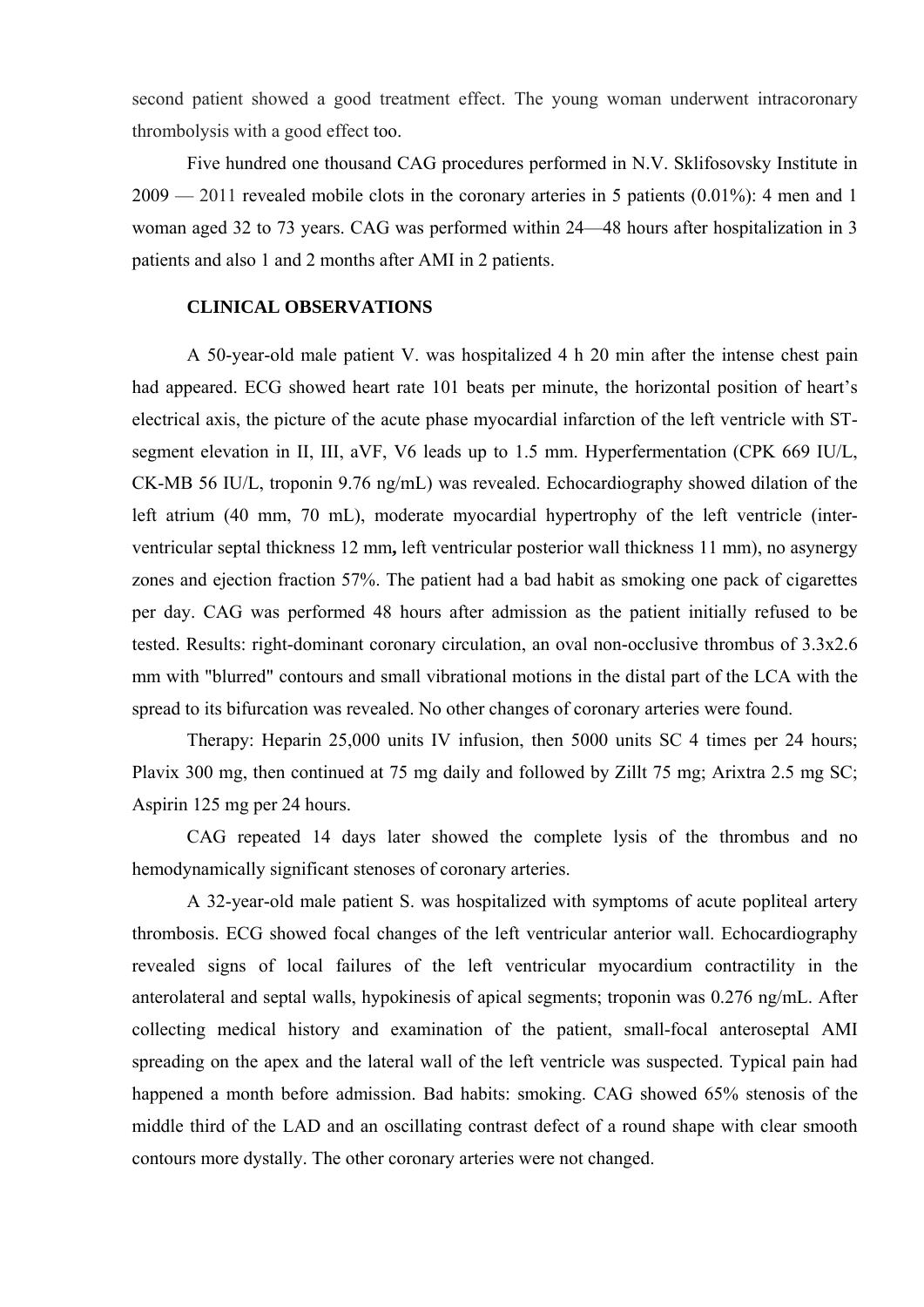Therapy: Warfarin 5 mg and Heparin 2,500 IU 6 times per 24 hours. CAG performed 9 days later showed the complete clot lysis and unevenness of artery contours without hemodynamically significant stenoses. Taking into account the systemic arterial thrombosis (coronary arteries, arteries of the lower extremities) and the young age of the patient, thrombophilia cannot be excluded.

A 37-year-old female patient K. experienced initial heart pain during fitness classes. The patient was transported to another hospital by ambulance. ECG gave signs of an acute stage Qwave AMI of the anterior wall, septum and apex spreading to the lateral wall of the left ventricle. Thrombolytic therapy with Actilyse gave no signs of blood flow restoration in the infarct-related artery. After recurrence of retrosternal pain the patient was transported to N. V. Sklifosovsky Institute. ECG showed sinus rhythm, heart rate 85 beats per minute, QS with V1-4, ST-segment elevation in V2-4 up to 2 mm. From medical history: familial hypercholesterolemia, smoking a pack of cigarettes per day.

CAG performed 23 hours after the onset of the disease: right-dominant coronary circulation, the main LCA without hemodynamically significant stenoses, stenosis of the middle third of the LAD and oscillating round shaped thrombotic mass with "blurred" contours more distally, narrowing 90% of the lumen. Blood flow TIMI 3. Intermediate artery,  $2<sup>nd</sup>$  and  $3<sup>rd</sup>$ diagonal arterial branches were  $70 - 80\%$  narrowed, the RCA had diffuse changes, and the posterolateral artery had 50% stenosis.

Therapy: Plavix 300 mg, then 75 mg per 24 hours; Fraxiparine 0.6 SC 2 times per 24 hours; Aspirin 125 mg per 24hours.

CAG performed 9 days later demonstrated the complete lysis of the thrombus and also sequental 70% and 75% stenoses of the middle third of the LAD. The 38-mm-long drug-eluting stent "Taxus" of 3 mm diameter was implanted and provided a good hemodynamic effect. Blood flow TIMI 3.

A 62-year-old male patient G. had complaints of retrosternal pain, weakness and hyperhidrosis upon arrival. The pain first appeared two days earlier, lasted 7 hours, then recurred. ECG showed sinus rhythm, heart rate 115 beats per minute, pathological Q and ST elevation in V1-4; CPK 283 IU/L, CK-MB 39 IU/L, glucose 9.0 mmol/L. The patient smoked 10 cigarettes per day at that time.

CAG was conducted 48 hours after the onset of the decease (2 hours after hospitalization): right-dominant coronary circulation, the main LCA without any stenoses, occlusion of the LAD in the middle third, 50% stenosis of a large branch of the obtuse margin artery. The RCA was dilated with 50% stenoses, its distal third had three oscillating enlighten segments of a round and an oval shape with a maximum length of 3.8 mm (Fig. 1 a, b).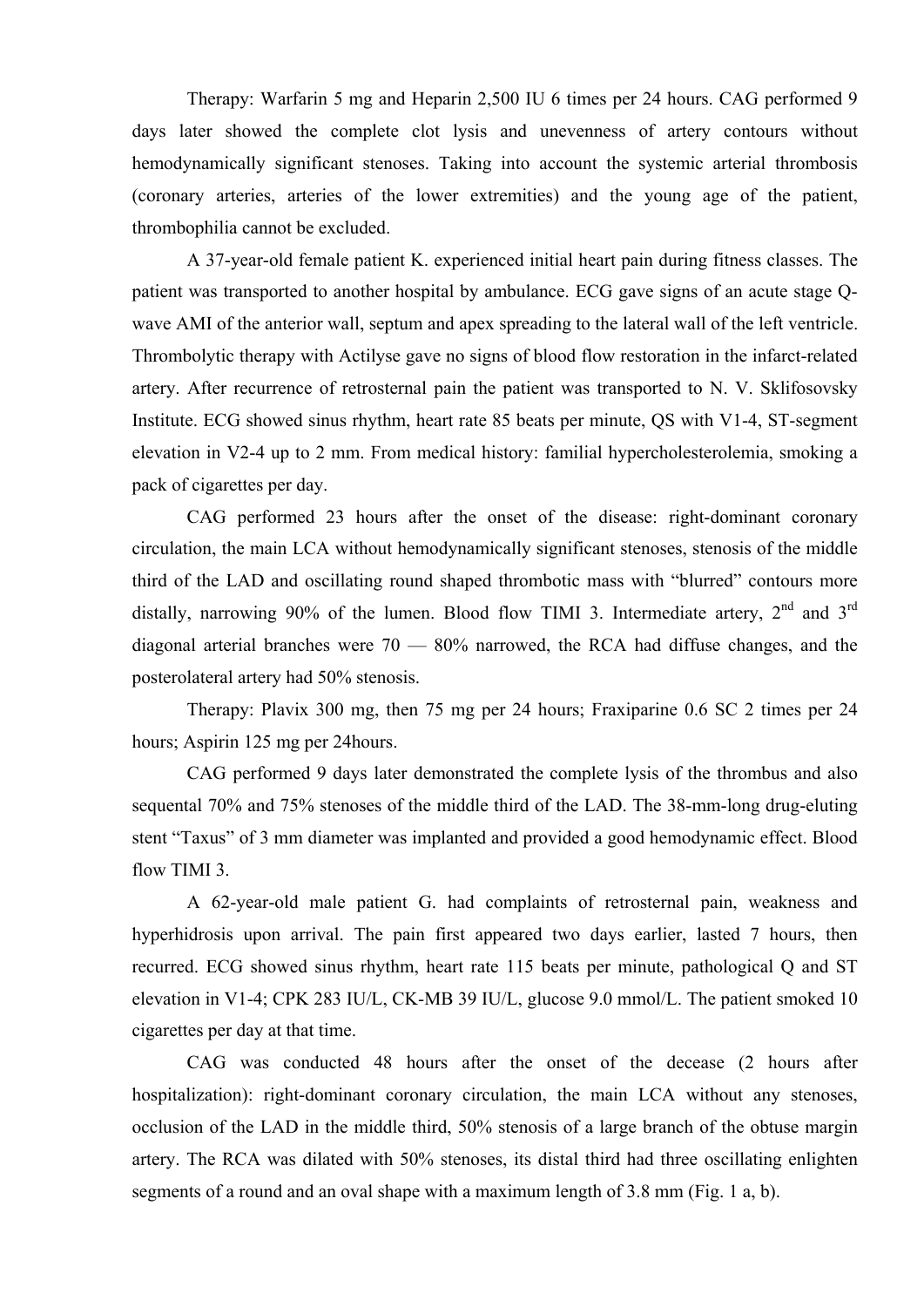Mechanical recanalization, balloon dilatation, stenting of the middle third of the LAD and implantation of a bare-metal stent «Liberte» (3 mm diameter, 20 mm length) were performed. Blood flow TIMI 3.

Therapy: Plavix 300 mg, then 75 mg per 24 hours, Aspirin 125 mg per 24 hours. The repeated CAG had not been performed (the patient left the Institute for the further treatment at the place of residence).



Fig. 1. Coronary angiogram. The right coronary artery is altered with diffuse 50 % stenoses in the mouth and in the middle third. There are three mobile floating thrombi (arrows) in the distal third of the artery.

A 73-year-old male patient P. was hospitalized with a cardiac-cerebral variant of hypertensive crisis complaining of retrosternal pain. The patient had a small-focal lower AMI and was treated in the other medical institution. CAG had not been performed.

CAG (N.V. Sklifosovsky Institute): right-dominant coronary circulation, the main LCA was without any hemodynamically significant stenoses, the middle third of the LAD had two stenoses of 75% and 70%. The circumflex artery was underdeveloped starting from the place where a large obtuse marginal branch arouse. The obtuse marginal branch had 90% stenosis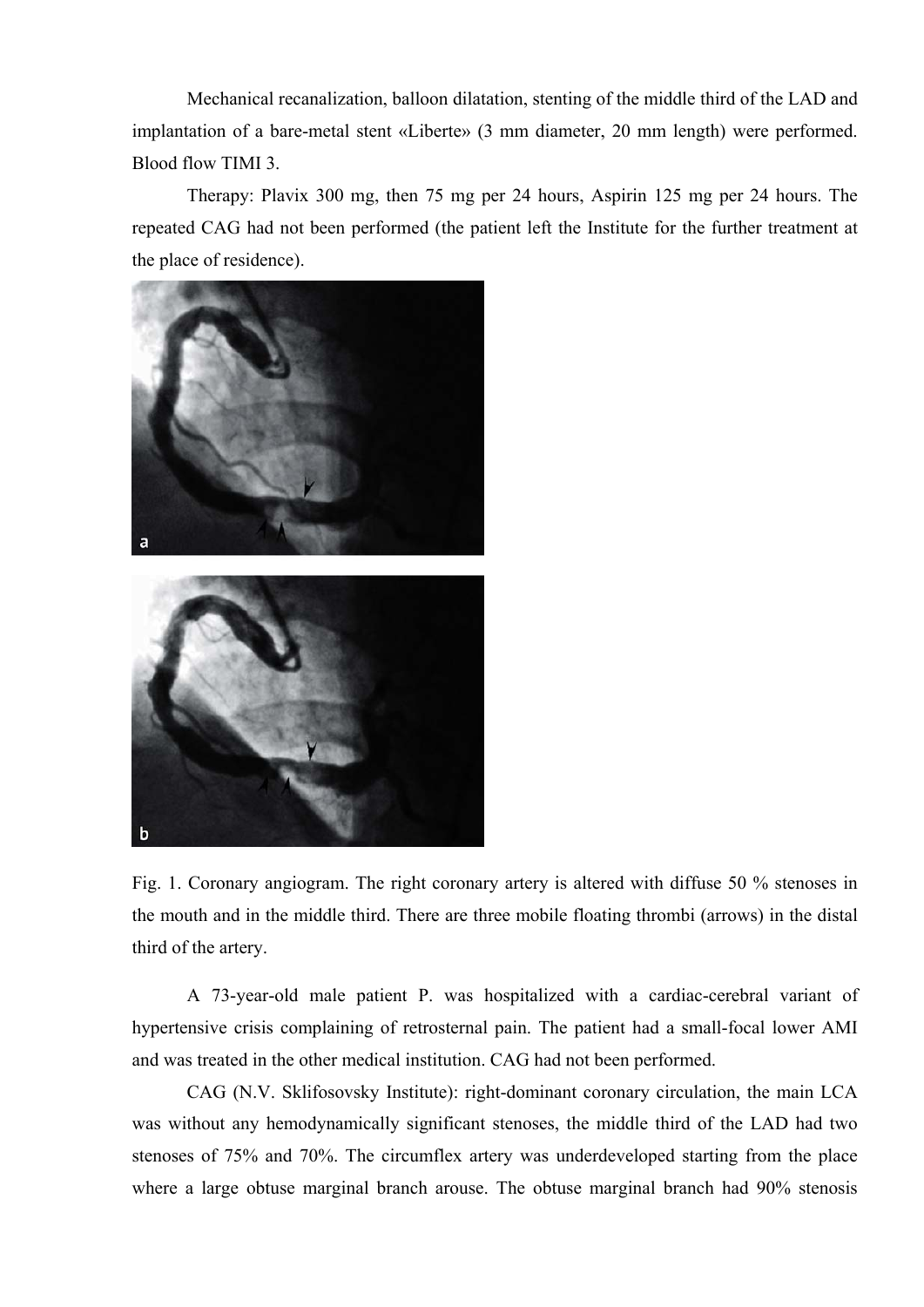starting from the ostium of the artery. There was a rotating round shaped contrast defect of 1.5 mm diameter distally to the stenosis. The RCA had a stenosis in the proximal third of up to 50% and two 90% stenoses in its distal third. The posterolateral artery had a 50 % stenosis. The therapy included Thrombo ASS 100 mg. The patient refused of the further therapy for family reasons and was discharged.

### **CONCLUSION**

Thrombotic masses forming in coronary arteries are friable and incompact. Lysis may happen spontaneously as well as due to the therapy. CAG may be performed when the lysis of the edges of thrombotic masses is taking place, while the thrombus acquires spherical or oval shape and the "core" of the thrombus still remains unchanged. In 2 cases out of 5 when AMI lasted 24—48 hours, contours of the intracoronary thrombi were indistinct and "blurred", and oscillatory motions occurred with a small amplitude. In 2 cases where the thrombi had existed for 1 and 2 months, and the unknown amount of time in another case, blood clots had clear and smooth contours; they were not attached to the arterial wall and moved with large amplitude, even performing rotational motions.

The repeated CAG was performed in 3 patients. Thrombolytic and antiplatelet therapy was successful in 1 patient, and exclusively antiplatelet treatment – in 2 patients. Even a onemonth-existing thrombus lysed under the therapy.

There is an uncertain question of therapy for long-existing intracoronary thrombi. In one patient the thrombus had existed more than two months, and in another case the time of mobile thrombi existence was unknown. These thrombi may possibly cause further complications, requiring constant antiplatelet therapy.

## **REFERENCES**

1. Hosokawa S., Hiasa Y., Miyamoto H. [et al.] Acute myocardial infarction showing total occlusion of right coronary artery and thrombus formation of left anterior descending artery. Jpn Heart J. 2001; 42 (3): 365–369.

2. Maillard L., Moini C., Paemelaere J.M. [et al.] Infarction in young women caused by intracoronary thrombosis on angiographically normal arteries: apropos of a case. Arch Mal Coeur Vaiss. 1995; 88 (4): 497–502.

3. Turgeman Y., Suleiman K., Atar S. Multivessel acute coronary thrombosis and occlusion an unusual cause of cardiogenic shock. J Invasive Cardiol. 2007; 19 (9): 278–280.

Article received March 13, 2014